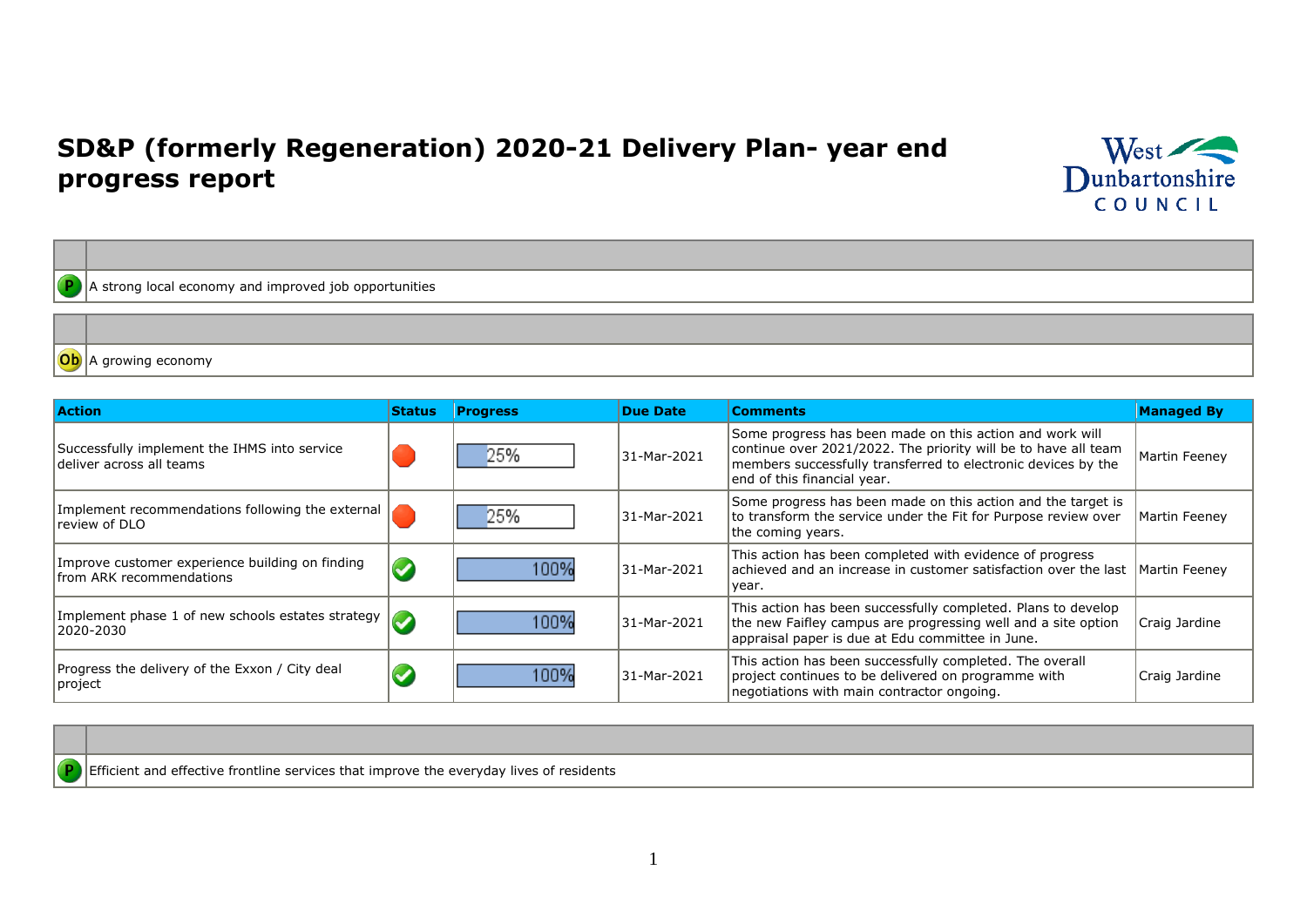## **Ob** A continuously improving Council delivering best value

| <b>Action</b>                                                                       | <b>Status</b> | <b>Progress</b> | Due Date    | <b>Comments</b>                                                                                                                           | <b>Managed By</b> |
|-------------------------------------------------------------------------------------|---------------|-----------------|-------------|-------------------------------------------------------------------------------------------------------------------------------------------|-------------------|
| Deliver the allocated General Services investment<br>programme projects for 2020/21 | $\sqrt{2}$    | 100%            | 31-Mar-2021 | This action has been successfully completed. We continue to<br>monitor overall programme reviewing all project with finance.              | Craig Jardine     |
| Develop Climate Strategy and seek committee<br>approval                             |               | 100%            | 31-Mar-2021 | This action has been successfully completed. Climate change<br>strategy was approved at December council.                                 | Craig Jardine     |
| Make progress in the development for commercial<br>house build projects             |               | <b>0%</b>       | 31-Mar-2021 | This action has not been progressed as further consideration<br>and discussion is required to determine feasibility of this<br> proposal. | Alan Young        |

| Risk                                                                                     |                       | <b>Current Risk Matrix Target Risk Matrix Latest Note</b> |                                                                                                                                                                                              | <b>Assigned To</b> |
|------------------------------------------------------------------------------------------|-----------------------|-----------------------------------------------------------|----------------------------------------------------------------------------------------------------------------------------------------------------------------------------------------------|--------------------|
| Faliure to implement improvement plan to ensure<br>Building Services are fit for purpose | ۰<br>흛<br>≚<br>Impact | ≖<br>۰<br>흛<br>≗<br>Impact                                | The plan requires a renewed project management approach to drive<br>forward, focus and ensure progress is being made against significant<br>I priorities.                                    | Martin Feeney      |
| Failure to implement IHMS system across building<br><b>Services</b>                      | τ<br>elihoo<br>Impact | उ<br>۰<br>흛<br>≚<br>Impact                                | Implementation of key actions will continue on a phased basis across the<br>building services workforce, in conjunction with continued development of Martin Feeney<br>system functionality. |                    |

| $\sim$ | communities<br>$\cdots$<br>$- -$ |
|--------|----------------------------------|

**Risk Current Risk Matrix Target Risk Matrix** Latest Note **Assigned To Assigned To Assigned To**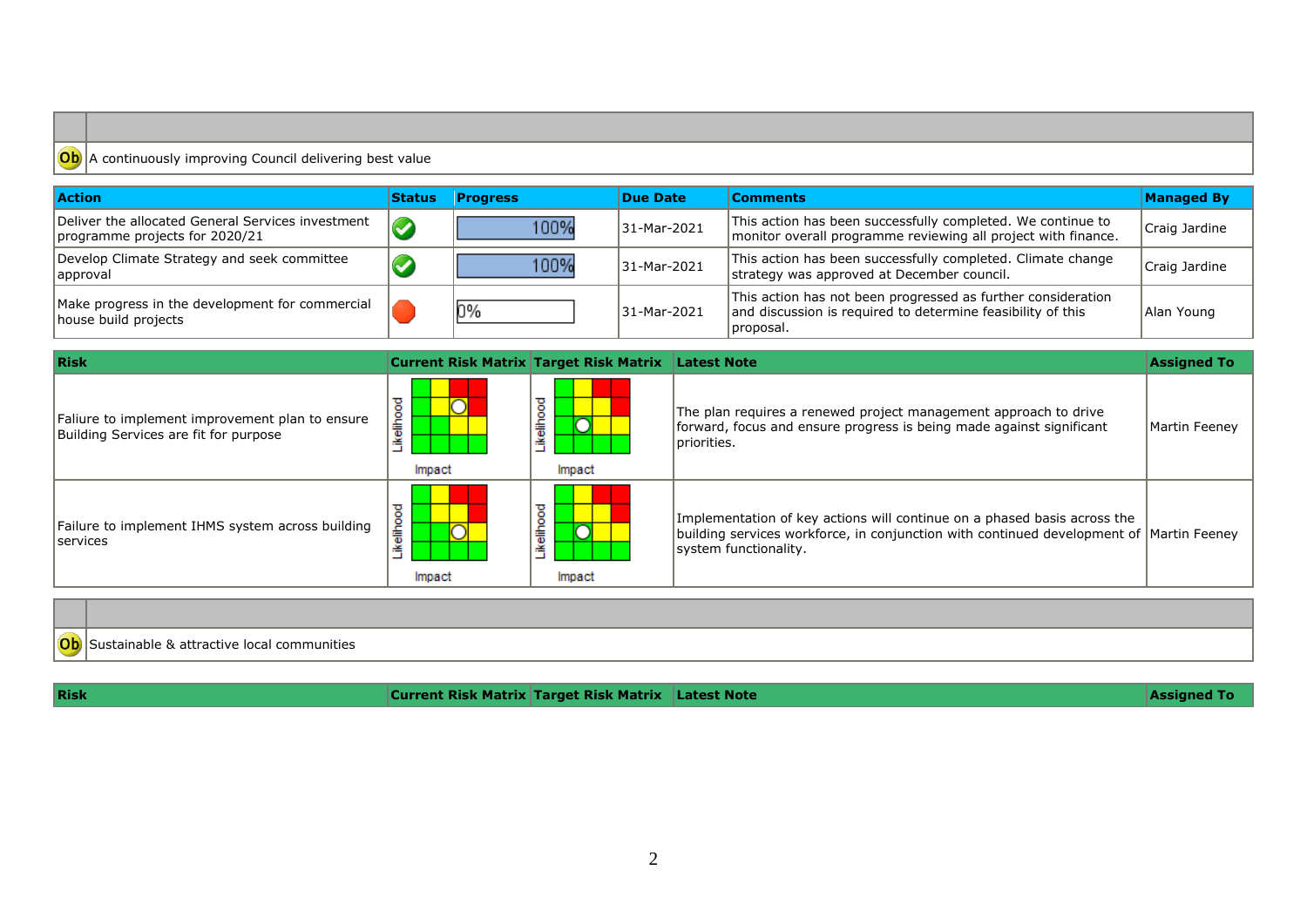| <b>Risk</b>                                               | <b>Current Risk Matrix Target Risk Matrix</b> |                                           | <b>Latest Note</b>                                                                                                                                                                                                                                                                                                                                        | <b>Assigned To</b>           |
|-----------------------------------------------------------|-----------------------------------------------|-------------------------------------------|-----------------------------------------------------------------------------------------------------------------------------------------------------------------------------------------------------------------------------------------------------------------------------------------------------------------------------------------------------------|------------------------------|
| Failure to deliver Queens Quay District Heating<br>system | τ<br>ikelihoo<br>Impact                       | ikelihood<br>$\overline{\rm O}$<br>Impact | Budget has been set with 50% match funding agreed by LCITP. Early<br>negotiations progressing well with the Golden Jubilee, however work<br>cannot start until agreement is formalized.                                                                                                                                                                   | Craig Jardine                |
| lCouncils Assets                                          | ᠊ᠣ<br>۰<br>ikeliho<br>Impact                  | ikelihood<br>Impact                       | Although budgets and asset management plans remain in place for<br>management of Council Assets, it should be noted that COVID has<br>impacted early year progress on programmes but not to the extent that<br>would adversely affect the risk. Further COVID disruptions have inhibited<br>full delivery of programmes that manage/invest in the assets. | Craig Jardine;<br>Alan Young |

## **P**Open, accountable and accessible local government

| $\sim$ | $+$<br>lents |
|--------|--------------|

| <b>Performance Indicator</b>                                                                           | 2019/2       | 2020/21             |                       |               |                              |                             | <b>Notes &amp; History Latest Note</b>                                             | <b>Managed By</b> |
|--------------------------------------------------------------------------------------------------------|--------------|---------------------|-----------------------|---------------|------------------------------|-----------------------------|------------------------------------------------------------------------------------|-------------------|
|                                                                                                        | <b>Value</b> | <b>Status Value</b> |                       | <b>Target</b> | <b>Short</b><br><b>Trend</b> | <b>Long</b><br><b>Trend</b> |                                                                                    |                   |
| % of council buildings in which all public areas are<br>suitable for and accessible to disabled people | 96.5%        |                     | 96.5<br>$\frac{0}{0}$ | 94.5%         | ī                            |                             | Target met representing continued improvement over time.                           | Craig Jardine     |
| Proportion of operational buildings that are suitable 93.3%<br>Ifor their current use %                |              |                     | 93.3<br>$\frac{0}{0}$ | 93%           | T                            |                             | Target met representing continued improvement over time.                           | Craig Jardine     |
| Proportion of internal floor area of operational<br>buildings in satisfactory condition %              | 89.1%        |                     | 90.1<br>$\frac{0}{0}$ | 90%           |                              |                             | Target met representing continued improvement in both the long<br>land short term. | Craig Jardine     |

**Risk Current Risk Matrix Target Risk Matrix** Latest Note **Assigned To Assigned To Assigned To**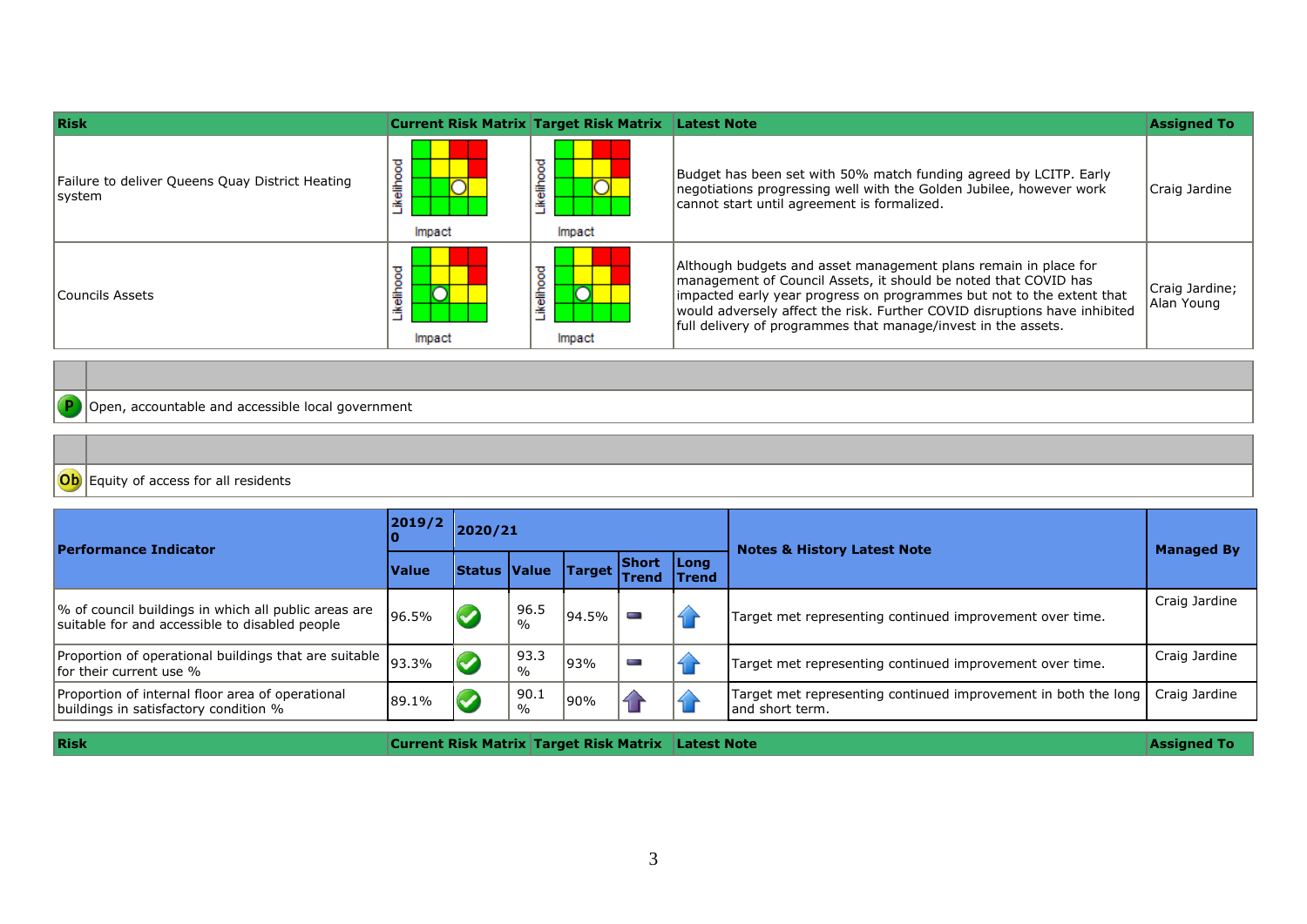| Risk                                           |                                  | <b>Current Risk Matrix Target Risk Matrix Latest Note</b> |                                                                                   | <b>Assigned To</b> |
|------------------------------------------------|----------------------------------|-----------------------------------------------------------|-----------------------------------------------------------------------------------|--------------------|
| Failure to meet customer and service standards | $\circ$<br>-<br>嵩<br>≝<br>Impact | ≖<br>۰<br>۰<br>-<br>흫<br>≚<br>_<br>Impact                 | This risk will be mitigated through the implementation of the<br>improvement plan | Martin Feeney      |

 $\boxed{\text{P}}$  Supported individuals, families and carers living independently and with dignity

## Ob More affordable and suitable housing options

|                                                                                                                                | 2019/2       | 2020/21                                  |                        |                        |                              |                             |                                                                                                                                                                                                                                                                       |                   |
|--------------------------------------------------------------------------------------------------------------------------------|--------------|------------------------------------------|------------------------|------------------------|------------------------------|-----------------------------|-----------------------------------------------------------------------------------------------------------------------------------------------------------------------------------------------------------------------------------------------------------------------|-------------------|
| <b>Performance Indicator</b>                                                                                                   | <b>Value</b> | Status   Value                           |                        | <b>Target</b>          | <b>Short</b><br><b>Trend</b> | <b>Long</b><br><b>Trend</b> | <b>Notes &amp; History Latest Note</b>                                                                                                                                                                                                                                | <b>Managed By</b> |
| Percentage of repairs appointments kept                                                                                        | 90.28%       | $\blacktriangledown$                     | 94.59<br>$\%$          | 90%                    |                              |                             | Target met representing continued improvement in both the long<br>and short term.                                                                                                                                                                                     | Martin Feeney     |
| √ of properties that require a gas safety record<br>which had a gas check and record completed by the 100%<br>anniversary date |              |                                          | 97.7<br>$\frac{0}{0}$  | 100%                   |                              |                             | Performance is adrift of target as a result of tenants self isolating<br>shielding due to COVID-19 coronavirus. Quarters 1 and 2 were<br>the most affected periods and progress has been made in the<br>latter part of the year to catch up on all gas safety checks. | Martin Feeney     |
| Percentage of reactive repairs carried out<br>completed right first time                                                       | 92.91%       |                                          | 89.76<br>$\frac{0}{0}$ | 95%                    |                              |                             | Target not met as a result of COVID-19. Quarter 2 was the most<br>affected period and despite improvements in the latter part of<br>the year, year end performance is still adrift of target.                                                                         | Martin Feeney     |
| Average length of time taken to complete<br>emergency repairs                                                                  | 4.56         |                                          | 6.14                   |                        |                              |                             | Target not met as a result of COVID-19. Although quarter 3 was<br>the most affected period, meeting target throughout most of<br>2020/21 proved to be challenging.                                                                                                    | Martin Feeney     |
| % of council dwellings that meet the Scottish<br>Housing Quality Standard                                                      | 95.57%       | Data not<br>available until<br>June 2021 |                        | 96.37<br>$\frac{9}{6}$ | $\overline{\mathbf{3}}$      | $\overline{\mathbf{3}}$     | This data will be published once available                                                                                                                                                                                                                            | Alan Young        |
| Average time taken to complete non-emergency<br> repairs                                                                       | 5.25         |                                          | 6.76                   | 16.5                   |                              |                             | Target not met as a result of COVID-19. Quarters 2 and 3 were<br>the most affected periods and despite target being met in the<br>other periods, year end performance is still adrift of target.                                                                      | Martin Feeney     |